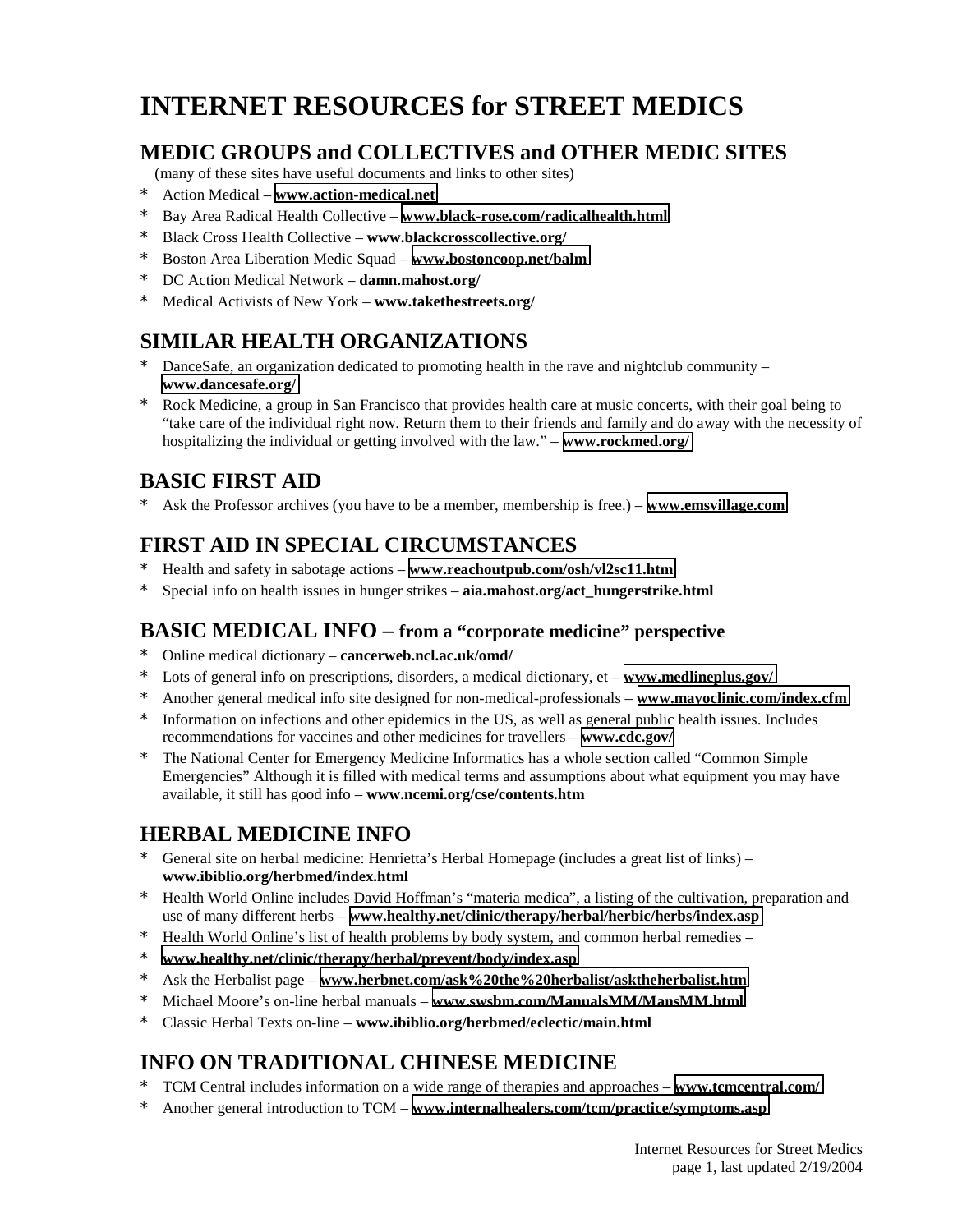## **OTHER HEALTH AND WELL-BEING RESOURCES**

- \* Gateway site with lots and lots of information on different therapies and approaches to health and well being –
- \* **[www.holisticmed.com/](http://www.holisticmed.com/) gateway**
- \* A site presenting info on Reiki therapies **[reiki.7gen.com/](http://reiki.7gen.com/)**
- Site with information on homeopathic remedies, with some specific information for activists **www.geocities.com/HotSprings/7776/**

## **ANTI-OPPRESSION**

- \* Colours of Resistance, a grassroots group of folks working to develop an anti-racist, mulitracial political movement against globalization – **[colours.mahost.org/](http://colours.mahost.org/)** with a GREAT list of links at **colours.mahost.org/links.html**
- \* SOA Watch's set of resources – **[www.soaw.org/new/article.php?id=550](http://www.soaw.org/new/article.php?id=550)**
- \* Anarchist People of Color website – **[illegalvoices.org/apoc/](http://illegalvoices.org/apoc/)**
- \* The Gay and Lesbian Medical Association. Presents some clinical medical information, as well as a list of health care providers who are LGBTI friendly. Also has a booklet entitled "Creating a safe clinical environment for lesbian, gay, bisexual, transgender and intersex (LGBTI) patients" – **[www.glma.org/home.html](http://www.glma.org/home.html)**

#### **CHEM WEAPONS – Articles in the media**

- In These Times article titled "Chemical Cops" which discusses police use of chemical weapons, at  $$ **[www.inthesetimes.com/issue/24/09/allen2409.html](http://www.inthesetimes.com/issue/24/09/allen2409.html)**
- \* "Shedding Democracy for Tears," written after Quebec City with a good review and web links to chem weapons sites, as well as a discussion of how medics and the injured were targeted in Quebec City – **[monkeyfist.com/articles/765](http://monkeyfist.com/articles/765)**

#### **CHEM WEAPONS – Basics of chem weapons and crowd control technologies**

- \* Explanation of how stun guns work **[www.howstuffworks.com/stun-gun.htm](http://www.howstuffworks.com/stun-gun.htm)**
- Article entitled "Tear Gas: Harassing Agent or Toxic Chemical Weapon?" published in the Journal of the American Medical Association – **[www.zarc.com/english/tear\\_gases/jamateargastoxic.html](http://www.zarc.com/english/tear_gases/jamateargastoxic.html)**
- \* Chem weapons exposure, brief discussion in emergency medicine literature **[www.ncemi.org/cse/cse0504.htm](http://www.ncemi.org/cse/cse0504.htm)**
- \* Article entitled "health hazards of pepper spray" **[www.geocities.com/CapitolHill/6416/smith-ok.html](http://www.geocities.com/CapitolHill/6416/smith-ok.html)**

## **CHEM WEAPONS – Government guides on chem weapons, etc.**

- A copy of the Geneva Convention, which discusses the proper treatment of injured people and their caregivers **[www.asociety.com/geneva1.html](http://www.asociety.com/geneva1.html)**
- Text of the 1925 Geneva agreement, "Protocol for the prohibition of the use in war of asphyxiating, poisonous or other gases, and of bacteriological methods of warfare" –
- **[www.state.gov/www/global/arms/treaties/geneva1.html](http://www.state.gov/www/global/arms/treaties/geneva1.html)**
- \* US Department of defense document describing the use and effects of "riot control agents **[www.fas.org/nuke/guide/usa/doctrine/dod/fm8-9/3ch7.htm](http://www.fas.org/nuke/guide/usa/doctrine/dod/fm8-9/3ch7.htm)**
- \* US Armed services book on "Medical Management of Chemical Casualties," which has a lot of the same information as the department of defense document above, presented a bit differently – **[ccc.apgea.army.mil/products/handbooks/RedHandbook/001TitlePage.htm](http://ccc.apgea.army.mil/products/handbooks/RedHandbook/001TitlePage.htm)**
- \* The European Union's office of Scientific and Technical Options Assessment (STOA) report "Crowd Control Technologies." subtitled "an appraisal of the technologies of political control". It includes political analysis as well an accounting of who manufactures these weapons – **[www.europarl.eu.int/stoa/publi/pdf/99-14-01](http://www.europarl.eu.int/stoa/publi/pdf/99-14-01-a_en.pdf) [a\\_en.pdf](http://www.europarl.eu.int/stoa/publi/pdf/99-14-01-a_en.pdf)**
- British government report of "less lethal technologies" **[www.homeoffice.gov.uk/pcrg/psdb/publications/lesslethal.pdf](http://www.homeoffice.gov.uk/pcrg/psdb/publications/lesslethal.pdf)**

# **CHEM WEAPONS AND CROWD CONTROL – Industry web sites**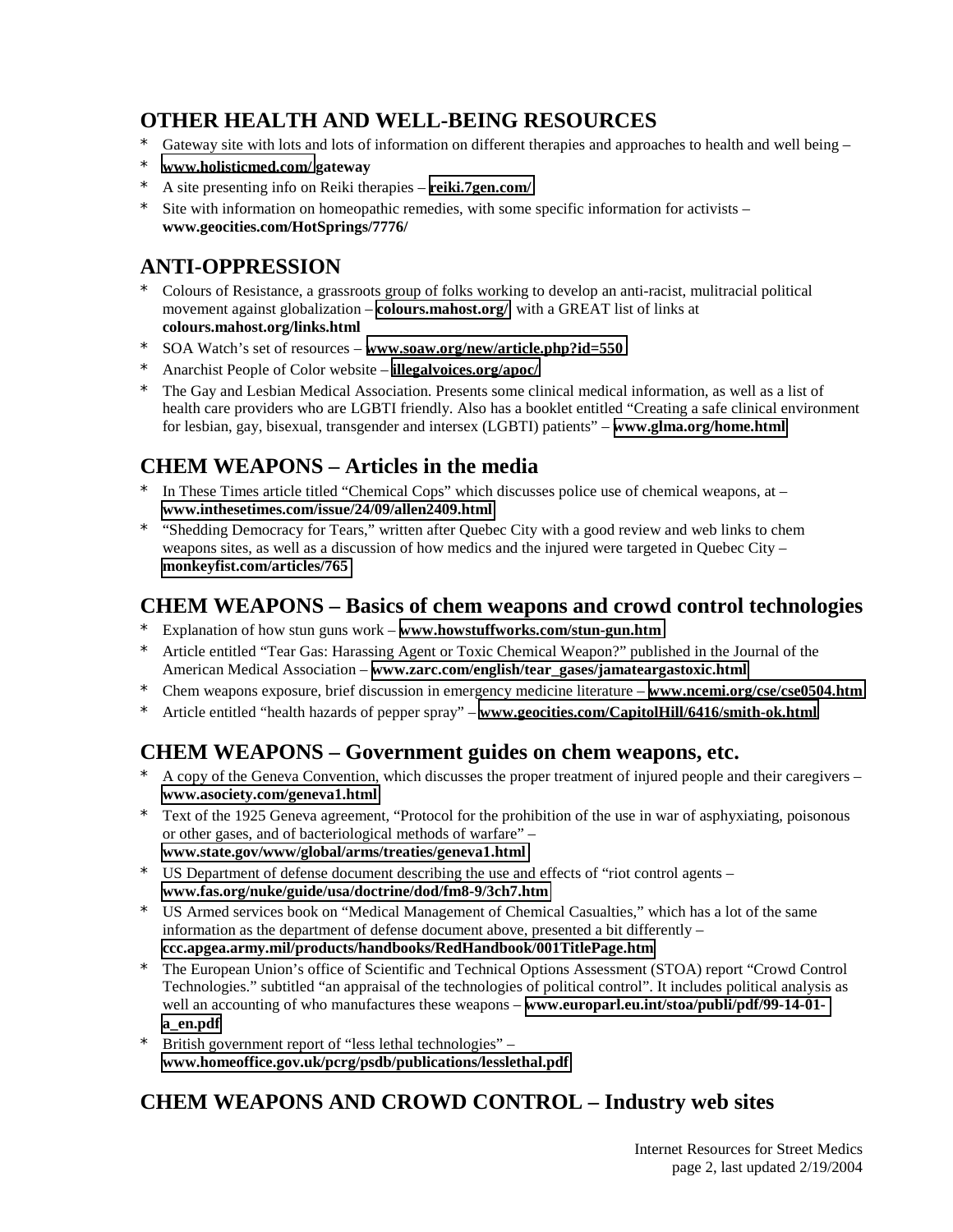\* Zarc, one of the primary producers of chemical weapons, stun guns and other crowd control agents. Many parts of this site have Spanish and French translations – **[www.zarc.com/](http://www.zarc.com/)**

## **TRAUMA AND OTHER EMOTIONAL AFTERCARE**

- healing trauma for activists, this is the best site for pre-demonstration and post-demo emotional care **[healingtrauma.pscap.org/peer.html](http://healingtrauma.pscap.org/peer.html)**
- The Sidran Institute, "the nation's leading provider of traumatic stress education, publications and resources" with lots of good info and links, and a bookstore full of resources on everything from children dealing with the death of a parent to same-sex rape and violence. They also offer training in lots of different trauma issues. **[www.sidran.org/index.html](http://www.sidran.org/index.html)**
- A few specific articles from Sidran: What is Psychological Trauma? – **[www.sidran.org/whatistrauma.html](http://www.sidran.org/whatistrauma.html)** Trauma Disorders Glossary – **[www.sidran.org/glossary.html](http://www.sidran.org/glossary.html)** Article "What is PTSD?" – **[www.sidran.org/ptsdbrochure.html](http://www.sidran.org/ptsdbrochure.html)**  Therapy for Post-Traumatic Stress and Dissociative Conditions: What to Look for and How to Choose a Therapist – **[www.sidran.org/howtochoose.html](http://www.sidran.org/howtochoose.html)**
- \* The "Mental Health Channel" site on PTSD **[www.mentalhealthchannel.net/ptsd/](http://www.mentalhealthchannel.net/ptsd/)**
- \* Department of Veterans Affairs National Center for PTSD **[www.ncptsd.org/](http://www.ncptsd.org/)**

## **SEXUAL ASSAULT**

- Sexual assault in activist communities, a great general resource with lots of web links **[www.owjn.org/issues/assault/activists.htm](http://www.owjn.org/issues/assault/activists.htm)**
- \* National domestic violence hotline (US) website **www.ndvh.org/**

## **SECURITY ISSUES FOR ACTIVISTS**

\* from Stop Huntingdon Animal Cruelty – **[www.shacamerica.net/security.htm](http://www.shacamerica.net/security.htm)**

#### **LEGAL ISSUES**

- \* National Lawyers Guild national website **www.nlg.org**
- Specific publications from NLG:

 Know Your Rights flyer, in PDF (also available as a poster and in several different languages) – **[www.nlg.org/resources/kyr/KYR\\_English\\_2002.pdf](http://www.nlg.org/resources/kyr/KYR_English_2002.pdf)** Your rights to demonstrate and protest – **www.nlg-la.org/free\_speech\_rights.pdf** Student Free Speech Rights – **www.nlg-la.org/student\_rights.pdf** Dealing with police: general guidelines for activists – **www.nlg-la.org/Dealing with Police.pdf** Laws concerning protests and civil disobedience used (updated January, 2004) – **[www.nlg](http://www.nlg-la.org/codes.pdf)[la.org/codes.pdf](http://www.nlg-la.org/codes.pdf)**  Questions and Answers about Civil Disobedience and Legal Process – **www.nlg-la.org/cd\_questions.pdf** 

- \* Midnight Special law collective **www.midnightspecial.net./** with a "Know Your Rights" comic/zine at **greg.primate.net/mslc/kyrcomixv1-hq.pdf**
- \* General legal guide for folks in Canada **[www.ocap.ca/archive/legalguide/index.html](http://www.ocap.ca/archive/legalguide/index.html)**
- A Legal Guide For Transgendered, Transsexual, Intersexed and Genderqueer Activists **[www.ocap.ca/archive/legalguide/translegal.htm](http://www.ocap.ca/archive/legalguide/translegal.htm)**
- \* A Legal Guide For Activists With Physical Disabilities and Health Issues **[www.ocap.ca/archive/legalguide/healthlegal.htm](http://www.ocap.ca/archive/legalguide/healthlegal.htm)**
- \* A site with links to most major federal law enforcement agencies **[www.zarc.com/english/relatedlinks.html](http://www.zarc.com/english/relatedlinks.html)**

#### **SUPPLIES**

- EMT supply site which has a great selection. FYI they also sell things like handcuffs and other inhumane restraints – **www.savelives.com**
- \* Equipment and apparel for public safety jobs, including protective suits, goggles, respirators and gas masks. Prices are generally better than on savelives.com – **w[ww.galls.com](http://www.galls.com/)**